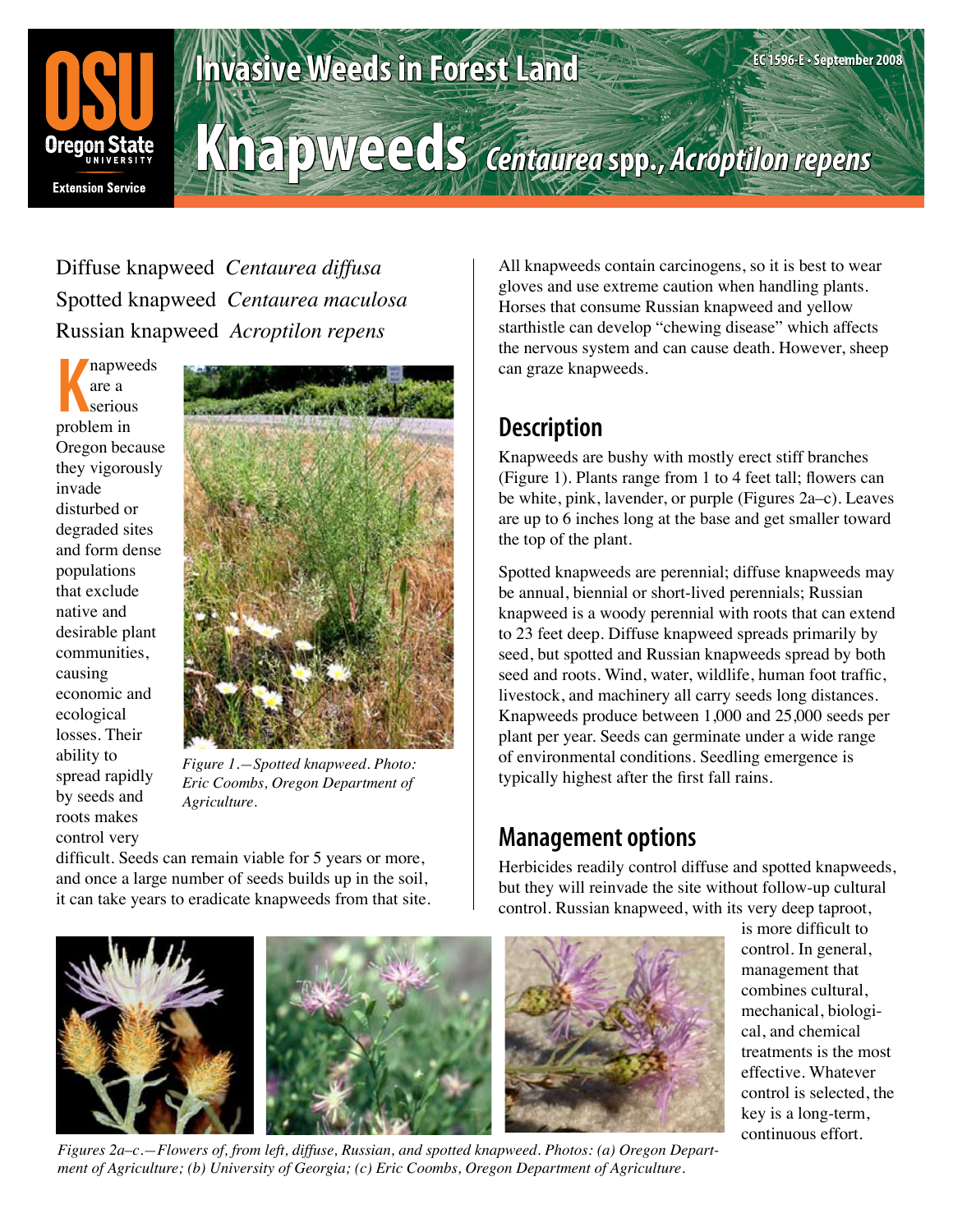### *Prevention*

Preventing infestations is essential. When driving or walking or moving livestock through infested areas, inspect and clean clothing, vehicles, and animals to remove any seeds before going into uninfested areas.

### *Biological control*

The U.S. Department of Agriculture has cleared 12 insect species for use in controlling knapweeds. Some researchers believe it will take a complex of insects to reduce knapweed populations. Insects reduce a plant's overall seed production by weakening the plant or by eating the seeds. In Oregon, weevils and flies are being introduced. For example, *Larinus minutus* (lesser knapweed flower weevil) in drier parts of the state is effectively reducing the production of new diffuse and spotted knapweed seeds by attacking the flowers.

### *Chemical control*

Note: Before you apply herbicide on forest land, you must file a "notification of operations" with the Oregon Department of Forestry at least 15 days in advance.

The following information about herbicides is only a brief summary; consult your local Extension agent or Oregon Department of Agriculture representative for specific recommendations for your situation. Read and follow the herbicide label carefully. Before spraying over or around seedlings, ensure the chemicals pose no hazard.

Long-term reduction of the seed bank in the soil is essential for knapweed control. Several herbicides are effective against knapweeds, but successful weed treatment depends on careful timing and persistence until the infestation is controlled, so plan for several years. Control is much better if a competitive crop such as perennial grass is established.

### **Use pesticides safely!**

- Wear protective clothing and safety devices as recommended on the label. Bathe or shower after each use.
- Read the pesticide label—even if you've used the pesticide before. Follow closely the instructions on the label (and any other directions you have).
- Be cautious when you apply pesticides. Know your legal responsibility as a pesticide applicator. You may be liable for injury or damage resulting from pesticide use.

2,4-D in the rosette stage in fall or early spring is effective at 2 lb (2 quarts of a 4 lb/gal concentration) per acre.

Picloram (restricted use) at 1 to 2 pints per acre can be effective for 2 to 3 years. Apply at the rosette stage in fall or bud to bloom stage in spring. Use caution to not spray conifer seedlings.

Dicamba at 1 to 2 quarts per acre in spring with annual follow-up treatment of 2,4-D for at least 2 years to prevent reinfestation. Avoid spraying conifer seedlings. Note that some labels are for use in forestry, but others are not.

Clopyralid  $+ 2,4$ -D applied in fall is also effective, but a follow-up treatment may be necessary the following year.

Glyphosate at 5-percent concentration is effective but is nonselective, so use caution.

2,4-D and aminopyralid + triclopyr amine may also be used as a directed spray.

Any herbicide treatment program should rotate among chemicals to prevent developing herbicide-resistant strains of the weed.

For details on chemical control, refer to the current edition of the *PNW Weed Management Handbook* and to *Herbicide-resistant Weeds and Their Management*, PNW 437. Both are available from OSU Extension http:// extension.oregonstate.edu/catalog/

#### *Fire*

Fire by itself has yielded mixed results in suppressing knapweeds, but herbicides applied to vigorous young growth following a fire may be more effective than using herbicides alone.

#### *Mechanical control*

Hand-pulling small infestations of diffuse knapweed removing the entire plant—has been effective but must be repeated two to four times a year for several years. Spotted knapweed reproduces vegetatively from short lateral roots, so pulling is less effective. Pulled plants must be properly disposed of to prevent spread. Mowing is effective in the bud to early flowering stage, but mowing mature plants will disperse seeds. Also, rosettes are generally too low to be cut successfully.